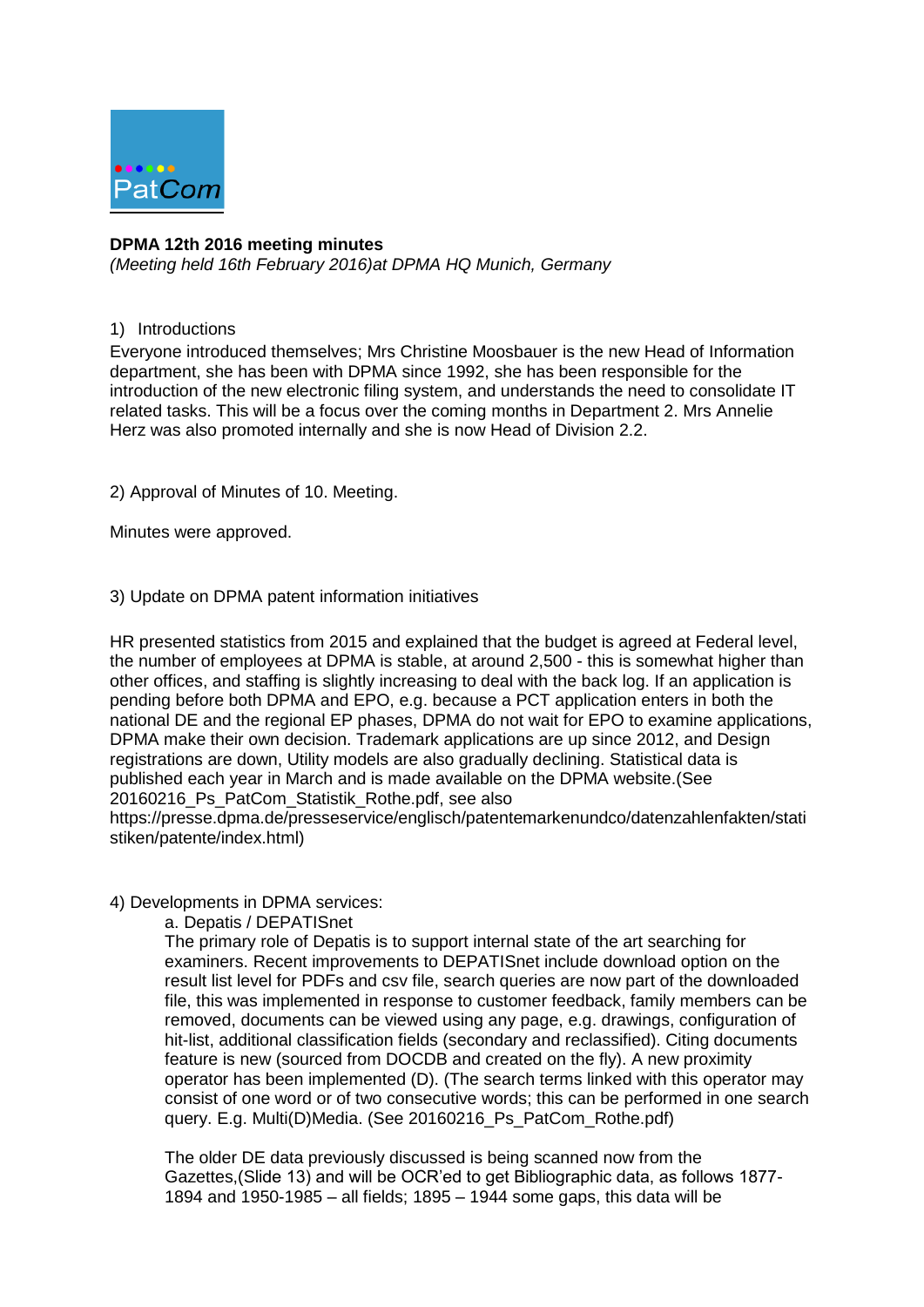commissioned in 2 year sections. New OCR software is needed. FIAT data is not started yet. DPMA will be looking at options to offer this 'new' 'old' data to PatCom members.

### DPMA Register (slide 14)

Legal status and file histories are available for download, can obtain as weekly feed, and search query is now part of download here too. DPMA currently has no plans to add additional features for DPMA Register. The policy remains to keep the public informed as to the state of the File.

### b. Federated Register and DPMA.

A tender will be issued in due course (technical component is ready, the legal aspects are under review) in order for DPMA to prepare an interface for Federated Register, also for Design View in OHIM. It will take approx. 6 months to reach a decision on the tender, and implementation should begin later in 2016 with the aim to finish in 2017. The EPO are waiting for DE data. In the future programming services for specific application programs will no longer be directly subject to tender. Rather DPMA will call for tender programming services of specific skills of a defined volume (person days) within the duration of the contract. DPMA prefer to keep in house where possible.

#### c. Patent, trademark, design examination

Patent procedures - in terms of volume online filings are increasing. Patent case files have been managed fully in electronic form since 2011, with > 200,000 electronics only case files. Trademark electronic only case files launched in March 2015. Trade Mark Online file inspection will be available soon. The designs electronic only system is under development.

### 5) Updates on the Unitary patent and Unitary Patent Court.

Ratification draft (Act) is with the German Ministry, the aim is to enact in 2016, and start in 2017. The IT is ready for implementation at DPMA. Unitary Patent (UP) discussions are ongoing with the EPO. CASE management will need review, an analysis was carried out in Q3 2015, and DPMA is awaiting response.

Unitary Patent court (UPC) The alpha release of UPC case management system has been released in December 2015. Standards are not yet ready, an IT system is ready, but there are problems, e.g. currently basic patent information is difficult to obtain, such as Unitary / EP and changes within each process. And document size is problematic. DPMA are pressing for improvements on these matters in order to keep DPMA users up to date. At the moment two offices are communicating with the EPO court. One would be preferable. Next meeting is in May. DPMA are requesting Daily updates of EP / UP legal status changes; including opt-out information.

### 6) Classification matters

CPC – The DPMA are observing, and have no plans to implement CPC. DPMA have 800 examiners, and workflow is based around IPC, and DEKLA offers search efficiency. There is no demand from applicants to move to CPC.

7) Machine Translation progress